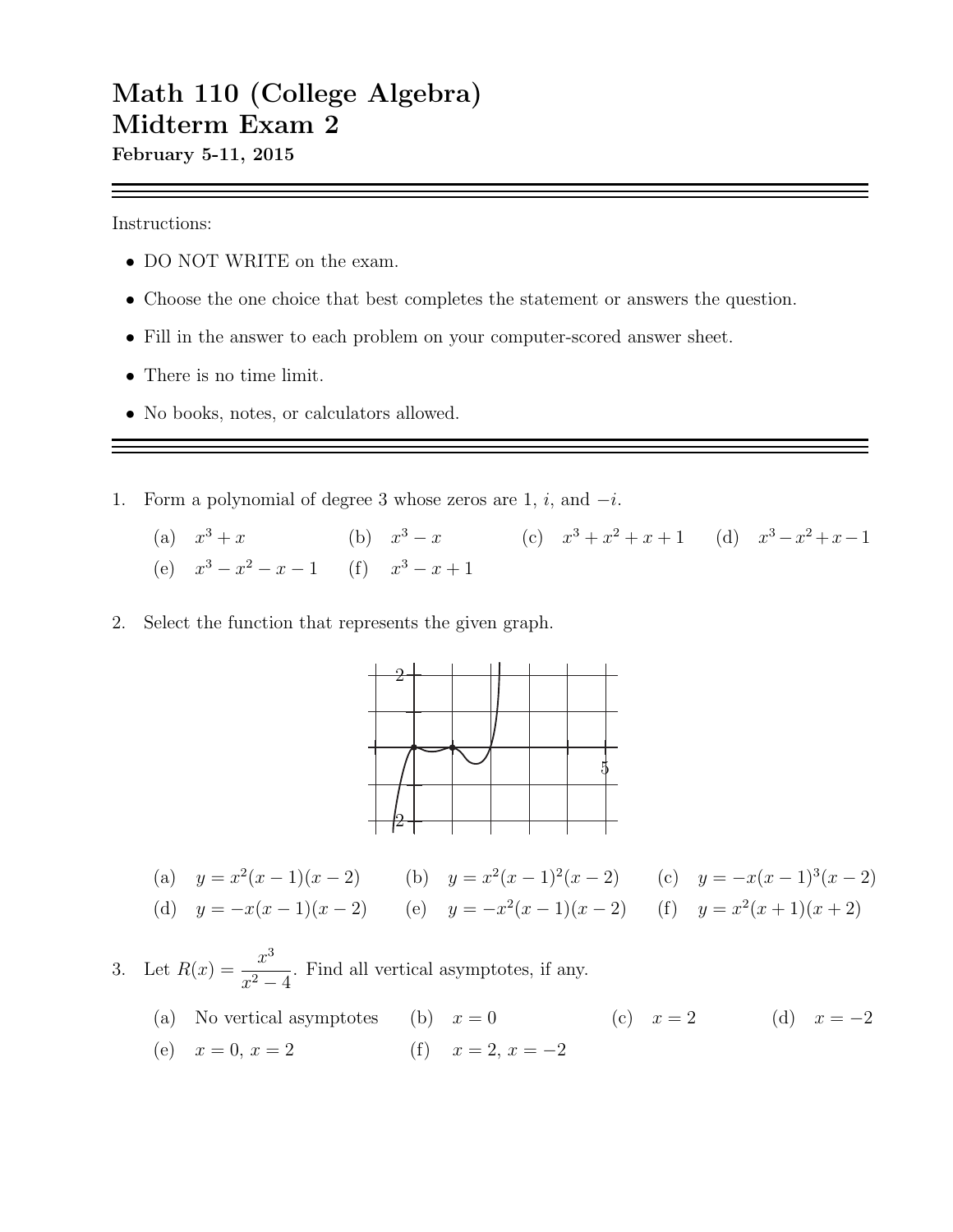4. Find the domain of the following rational function:  $f(x) = \frac{3x^2 - 20x - 7}{5(x - 3)}$  $\frac{20x}{7x(x-3)}$ .

(a) 
$$
\left\{ x \mid x \neq 7, x \neq -\frac{1}{3} \right\}
$$
 (b)  $\left\{ x \mid x \neq -7, x \neq \frac{1}{3} \right\}$  (c)  $\left\{ x \mid x \neq 3, x \neq 0 \right\}$   
(d)  $\left\{ x \mid x \neq -3, x \neq 0 \right\}$  (e)  $\left\{ x \mid x \neq 0, x \neq -7 \right\}$  (f) All real numbers

5. Let  $R(x) = \frac{x^3 + x^2 - x + 1}{x^2 - x}$  $\frac{x}{x^2-1}$ . Find the oblique asymptote if there is one.

(a) No oblique asymptote (b)  $y = 0$  (c)  $y = 1$ 

(d) 
$$
y = x
$$
 (e)  $y = x + 1$  (f)  $y = x - 1$ 

6. Let  $R(x) = \frac{3x^3}{2x^3}$  $\frac{3x}{2x^3-1}$ . Find the horizontal asymptote if there is one.

(a) No horizontal asymptote (b)  $y =$ 2 3 (c)  $y = 0$ (d)  $y = 3$ 3 2 (f)  $y = 2$ 

7. Solve the inequality: 
$$
\frac{(x+4)(3-x)}{(x-2)^2} \ge 0.
$$
  
\n(a)  $[-4,2] \cup [2,3]$   
\n(b)  $[-4,2] \cup (2,3]$   
\n(c)  $(-\infty,-4) \cup (2,3]$   
\n(d)  $(-\infty,4) \cup (-4,2) \cup (3,\infty)$   
\n(e)  $[-4,2] \cup (2,\infty)$   
\n(f)  $(-\infty,2) \cup (2,3]$ 

8. Solve the following inequality:  $(x+4)(x-6)(x-12) \ge 0$ .

(a)  $(-\infty, 4) \cup (6, 12)$  (b)  $(-\infty, 4] \cup [6, 12]$  (c)  $(-4, 6) \cup (12, \infty)$ 

(d) 
$$
[-4,6] \cup [12,\infty)
$$
 (e)  $(-4,6] \cup [12,\infty)$  (f)  $[-4,6] \cup (12,\infty)$ 

9. Solve the inequality:  $\frac{4x+6}{x}$  $x + 3$  $\leq 3$ . (a)  $(-3,3)$  (b)  $[-3,3)$  (c)  $(-\infty,-3) \cup [3,\infty)$ (d)  $(-\infty, -3] \cup (3, \infty)$  (e)  $[-3, 3]$  (f)  $(-\infty, -3]$ 

10. Solve the inequality:  $x^4 + 2x > x$ .

(a)  $(-\infty, 1) \cup (1, \infty)$  (b)  $(-\infty, -1) \cup (0, \infty)$  (c)  $(-\infty, 0) \cup (1, \infty)$ (d)  $(-\infty, 0) \cup (0, \infty)$  (e)  $(-1, 1)$  (f)  $(-\infty, 1)$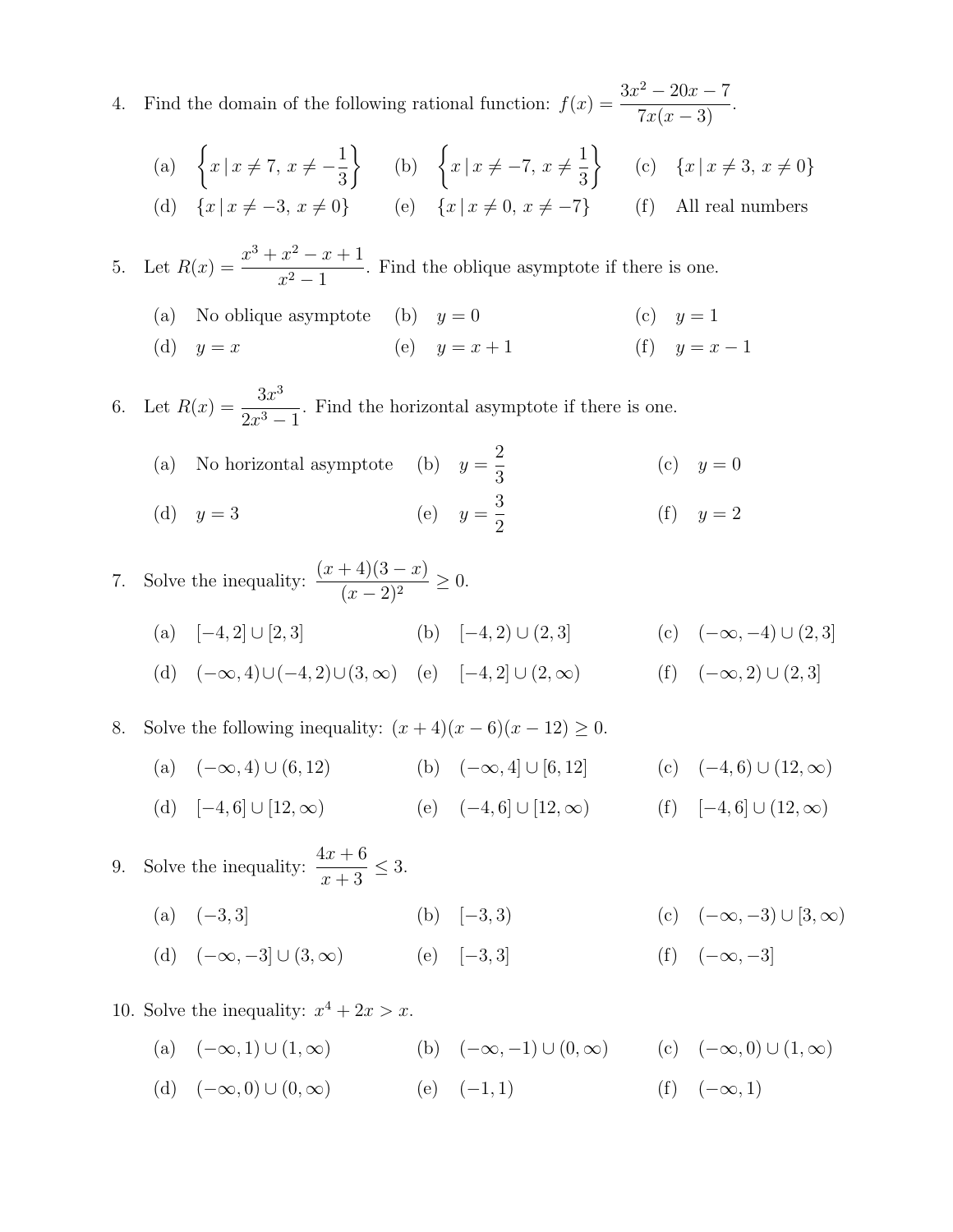11. If  $x^{100} + x^3 + 1$  is divided by  $x + 1$ , then the remainder is

(a) 
$$
-1
$$
 (b) 0 (c) 1 (d) 2 (e) 3 (f)  $-2$ 

12. Find a rational function that has the following graph:



13. List the potential rational zeros of the polynomial function. Do not find the zeros.

$$
f(x) = 6x^4 + 4x^3 - 3x^2 + 2
$$
  
(a)  $\pm \frac{1}{2}, \pm \frac{3}{2}, \pm 1, \pm 2, \pm 3, \pm 6$   
(b)  $\pm \frac{1}{6}, \pm \frac{1}{3}, \pm \frac{1}{2}, \pm 1, \pm 2$   
(c)  $\pm \frac{1}{6}, \pm \frac{1}{3}, \pm \frac{1}{2}, \pm \frac{2}{3}, \pm 1, \pm 2, \pm 3$   
(d)  $\pm \frac{1}{6}, \pm \frac{1}{3}, \pm \frac{1}{2}, \pm \frac{2}{3}, \pm 1 \pm 2$   
(e)  $\pm \frac{1}{6}, \pm \frac{1}{4}, \pm \frac{1}{3}, \pm \frac{1}{2}, \pm \frac{2}{3}, \pm \frac{3}{4}, \pm 1, \pm 2, \pm 3$   
(f)  $\pm \frac{1}{6}, \pm \frac{1}{4}, \pm \frac{1}{3}, \pm \frac{1}{2}, \pm 1, \pm 2, \pm 3, \pm 4, \pm 6$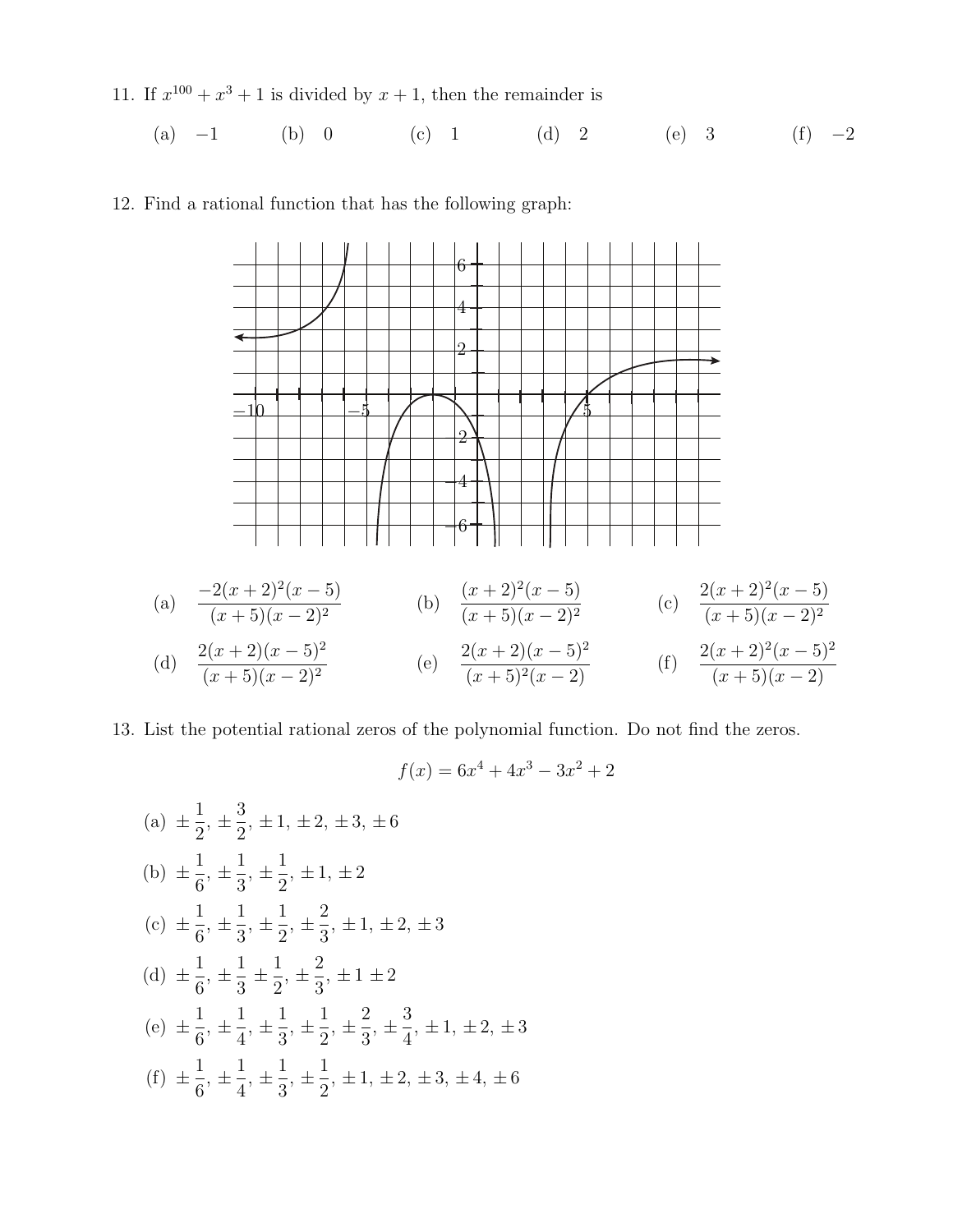- 14. The polynomial  $x^4 + 6x^3 + 9x^2 4x 12$  has four rational zeros. Find the zero that has multiplicity of two.
	- (a) 3 (b) 1 (c) 2 (d) −1 (e) −2 (f) −3
- 15. Find k so that  $f(x) = x^3 kx^2 + kx + 3$  has the factor  $x 3$ .
	- (a)  $k = 2$  (b)  $k = 3$  (c)  $k = 4$  (d)  $k = 5$  (e)  $k = 6$  (f)  $k = 7$
- 16. Let  $f(x)$  be a polynomial so that  $f(1) = -1$ ,  $f(2) = 3$ ,  $f(3) = -5$ , and  $f(4) = 1$ . Then the Intermediate Value Theorem promises that there must be how many zeros for  $f(x)$ , for x between 1 and 4?
	- (a) none (b) one (c) two (d) three (e) four (f) five
- 17. Form a polynomial with real coefficients of degree two so that  $2 3i$  is zero.
	- (a)  $x^2 + 4x + 13$  $x^2 + 4x + 13$  (b)  $x^2 - 4x + 13$  (c)  $x^2 + 4x - 13$  (d)  $x^2 - 4x - 13$ (e)  $x^2 + 2x - 13$  (f)  $x^2 + 2x + 13$
- 18. The coefficients of the polynomial  $f(x)$  are real numbers. Find the remaining zeros of f. Degree 5; zeros:  $2, i, -2i$

(a) 
$$
-i
$$
,  $2i$  (b)  $2 + i$ ,  $2 - 2i$  (c)  $-2$ ,  $-i$ ,  $2i$  (d)  $-2$ ,  $-i$  (e)  $-2$ ,  $2i$  (f)  $-2i$ ,  $2i$ 

- 19. Find all solutions to  $x^3 + 3x^2 + 4x + 2 = 0$ .
	- (a)  $1, 1 + i, 1 i$  (b)  $1, -1 + i, -1 i$  (c)  $1, i, -1$  (d)  $-1, 1+i, 1-i$ (e)  $-1, -1+i, -1-i$  (f)  $-1, i, -i$

20. Let  $f(x) = x^5 - x^3 - 12x$ . Find the zeros of  $f(x)$  and choose the appropriate response.

- (a) There is exactly one real zero of  $f(x)$
- (b) There are exactly two real zeros of  $f(x)$
- (c) There are exactly three real zeros of  $f(x)$
- (d) There are exactly four real zeros of  $f(x)$
- (e) There are exactly five real zeros of  $f(x)$
- (f) There are no real zeros